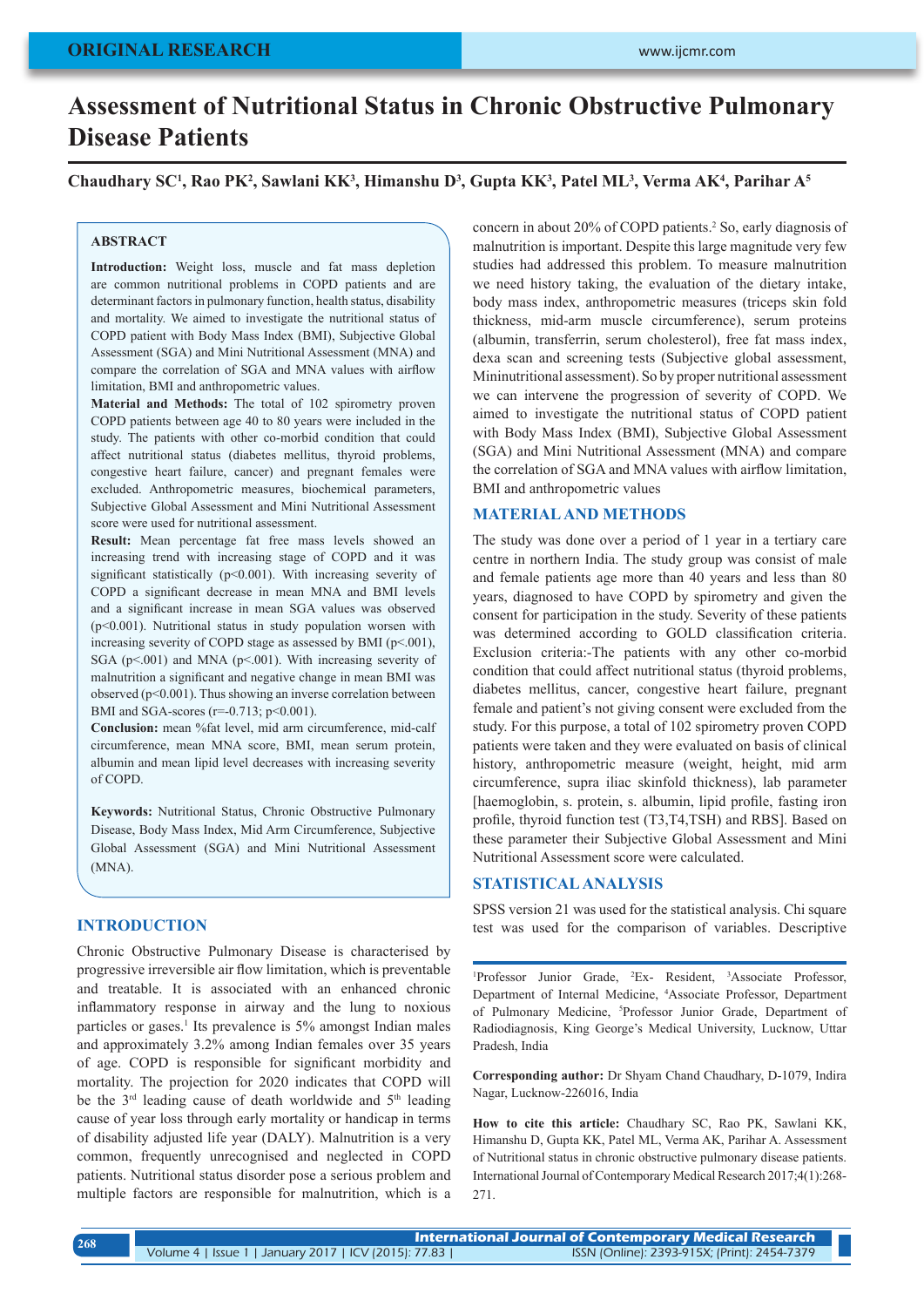| <b>SN</b>                                                                                                                               | <b>Variable</b> | Stage I $(n=18)$ | <b>Stage II</b>  | <b>Stage III</b> | <b>Stage IV</b>  |             | <b>Statistical significance</b> |
|-----------------------------------------------------------------------------------------------------------------------------------------|-----------------|------------------|------------------|------------------|------------------|-------------|---------------------------------|
|                                                                                                                                         |                 |                  | $(n=30)$         | $(n=45)$         | $(n=9)$          |             |                                 |
|                                                                                                                                         |                 | $Mean \pm SD$    | $Mean \pm SD$    | $Mean \pm SD$    | $Mean \pm SD$    | F           | P                               |
|                                                                                                                                         | % Fat levels    | 19.89±2.47       | $17.43 \pm 2.03$ | $16.71 \pm 2.05$ | $15.44 \pm 1.33$ | $F=12.927$  | < 0.001                         |
| 2.                                                                                                                                      | % Fat Free Mass | $80.11 \pm 2.47$ | $82.57 \pm 2.03$ | $83.29 \pm 2.05$ | $84.56 \pm 1.33$ | $F=12.927$  | < 0.001                         |
| 3.                                                                                                                                      | MCC.            | 32.91.2          | $30.0 \pm 1.8$   | $28.5 \pm 1.6$   | $27.2 \pm 1.2$   | $F = 42.97$ | < 0.001                         |
| 4.                                                                                                                                      | <b>MAC</b>      | $23.1 \pm 1.6$   | $20.0 \pm 1.7$   | $19.5 \pm 1.3$   | $18.1 \pm 1.3$   | $F = 32.53$ | < 0.001                         |
| 5.                                                                                                                                      | <b>MNA</b>      | $23.3 \pm 2.3$   | $18.9 \pm 2.8$   | $16.6 \pm 1.9$   | $14.7 \pm 1.5$   | 47.09       | < 0.001                         |
| 6.                                                                                                                                      | SGA             | $13.3 \pm 2.6$   | $26.9 \pm 8.6$   | $34.7 \pm 7.5$   | $40.3 \pm 3.7$   | 48.63       | < 0.001                         |
| 7.                                                                                                                                      | BMI $(kg/m2)$   | $24.3 \pm 1.9$   | $18.8 \pm 1.7$   | $17.4 \pm 1.6$   | $16.2 \pm 1.6$   | 84.67       | < 0.001                         |
| Table-1: Correlation of COPD severity with % fat levels, % fat free mass levels, mid calf circumference and mid arm circumference, MNA, |                 |                  |                  |                  |                  |             |                                 |
| SGA scores and BMI                                                                                                                      |                 |                  |                  |                  |                  |             |                                 |

| <b>Sr</b>                                                                                                             | <b>Variable</b>      | Stage I          | <b>Stage II</b>  | <b>Stage III</b>  | <b>Stage IV</b>   | <b>Statistical significance</b> |         |
|-----------------------------------------------------------------------------------------------------------------------|----------------------|------------------|------------------|-------------------|-------------------|---------------------------------|---------|
| $\bf No$                                                                                                              |                      | $(n=18)$         | $(n=30)$         | $(n=45)$          | $(n=9)$           |                                 |         |
|                                                                                                                       |                      | $Mean \pm SD$    | $Mean \pm SD$    | $Mean \pm SD$     | $Mean \pm SD$     | F                               | P       |
|                                                                                                                       | S. Protein           | $6.8 \pm 0.4$    | $6.2 \pm 0.5$    | $6.0 \pm 0.4$     | $5.8 \pm 0.3$     | 14.52                           | < 0.001 |
| 2.                                                                                                                    | S. Albumin           | $3.7 \pm 0.4$    | $3.2 \pm 0.6$    | $2.9 \pm 0.6$     | $2.6 \pm 0.4$     | 13.77                           | < 0.001 |
| 3.                                                                                                                    | S. Ferritin (ng/ml)  | $115.7 \pm 52.1$ | $107.9 \pm 41.0$ | $122.0 \pm 54.6$  | $148.4 \pm 109.8$ | 1.225                           | 0.305   |
| 4.                                                                                                                    | S. TIBC $(\mu g/dl)$ | $190.6 \pm 46.9$ | $199.3 \pm 53.0$ | $220.8 \pm 102.6$ | $271.9 \pm 80.3$  | 2.507                           | 0.063   |
| 5.                                                                                                                    | S. Iron $(\mu g/dl)$ | $76.4 \pm 18.6$  | $64.5 \pm 25.9$  | $66.7 \pm 24.9$   | $62.6 \pm 17.2$   | 1.153                           | 0.332   |
| 6.                                                                                                                    | TG                   | $140.3 \pm 6.4$  | $138.0 \pm 16.3$ | $117.6 \pm 11.1$  | $98.3 \pm 5.5$    | 42.00                           | < 0.001 |
| 7.                                                                                                                    | LDL                  | $115.9 \pm 8.3$  | $117.5 \pm 6.4$  | $112.9 \pm 5.4$   | $95.9 \pm 4.0$    | 29.57                           | < 0.001 |
| 8.                                                                                                                    | <b>HDL</b>           | $47.6 \pm 7.2$   | $40.9\pm4.6$     | $37.6 \pm 1.7$    | $33.1 \pm 1.3$    | 34.99                           | < 0.001 |
| 9 <sub>1</sub>                                                                                                        | TC.                  | $191.6 \pm 9.1$  | $186.0 \pm 10.1$ | $174.0 \pm 5.9$   | $148.7\pm4.9$     | 73.40                           | < 0.001 |
| Table-2: Relation of COPD severity with S. Protein, Albumin, Ferritin, TIBC, S. iron and fasting lipid profile levels |                      |                  |                  |                   |                   |                                 |         |

| <b>Variables</b>                     | $\mathfrak{c}$ $\mathfrak{c}$ $\mathfrak{p}$ | $\mathbf{G}_{\mathbf{D}}$ |  |  |  |
|--------------------------------------|----------------------------------------------|---------------------------|--|--|--|
| S. Protein and $FEV_1(\%)$           | 0.569                                        | < 0.001                   |  |  |  |
| S. Protein and FEV <sub>1</sub> /FVC | 0.013                                        | 0.896                     |  |  |  |
| S. Albumin and $FEV_1(\%)$           | 0.554                                        | < 0.001                   |  |  |  |
| S. Albumin and FEV,/FVC              | 0.008                                        | 0.933                     |  |  |  |
| S. Ferritin and $FEV1(%)$            | $-0.092$                                     | 0.357                     |  |  |  |
| S. Ferritin and FEV / FVC            | 0.110                                        | 0.271                     |  |  |  |
| Table-3: Correlations                |                                              |                           |  |  |  |

statistics was used for the inferential data.

# **RESULTS**

This study was carried out with an aim to assess the nutritional status of Chronic Obstructive Pulmonary Disease (COPD) patients. A total of 120 COPD patients were enrolled in the study. Out of 102 17.6% patients were in COPD stage I, 29.4% in stage II, 44.1% in stage III and remaining 8.8% in stage IV. Majority of patients irrespective of stage were males. Though proportion of males was lower in Stage I (66.7%) as compared to stages II to IV (73.3% to 83.3%) yet this difference was not significant statistically (p=0.595). Male and female ratio in our study population was 3.2. Irrespective of the stage of disease, majority of patients were aged <60 years. Mean age of patients was minimum in Stage II (55.73±8.77 years) and maximum in Stage I (59.33±10.40 years). Statistically, there was no significant association between age and COPD stage (p>0.05). Statistically, a significant association between smoking status and COPD stage was observed  $(p=0.025)$ . With increasing COPD stage proportion of patients with smoking habit showed a significant increase. ( $p=0.025$ ). Mean fat free mass (%) was  $82.70\pm2.38$  in males and  $82.40\pm2.57$  in females. This difference was not significant statistically (p=0.591). Mean % fat levels showed a declining trend with increasing stage of COPD and this association was statistically significant  $(p<0.001)$ .

Mean % fat free mass levels showed an increasing trend with increasing stage of COPD and this was also significant statistically. Mean arm circumference and Mean calf circumference showed a significant decline with increasing severity of COPD ( $p<0.001$ ). A significant decrease in mean MNA and BMI levels were observed with increasing stage of COPD whereas a significant increase in mean SGA values were observed with increasing stage of COPD (p<0.001). Their correlation with COPD severity is illustrated in Table 1.

A significant decrease in mean serum protein and albumin levels were observed with increasing stage of COPD ( $p<0.001$ ). Mean S. ferritin levels ranged from 107.9±41.0 ng/ml (Stage II) to 148.4±109.8 ng/ml (Stage IV). Statistically, no significant association was seen between S. ferritin levels and COPD severity (p=0.305). Mean S. TIBC levels showed an increasing trend with increasing stage of COPD, however, this association was not significant statistically (p=0.063). Mean S. Iron levels ranged from  $62.6 \pm 17.2$  µg/dl (Stage IV) to  $76.4 \pm 18.6$  µg/ dl (Stage I). Statistically, no significant association was seen between S. Iron levels and COPD severity (p=0.332). With increasing severity of COPD a significant decrease in mean lipid levels was observed (p<0.001) (Table 2).

A moderate and significant positive correlation of S. protein and S. albumin levels were observed with  $FEV<sub>1</sub>(%)$ . However, correlation of S. protein with  $FEV_1/FVC$ , S. ferritin with  $FEV_1$  $(\%)$  and S. ferritin with  $FEV<sub>1</sub>/FVC$  was weak and was not found to be significant  $(r<0.3; p>0.05)$  (Table 3).

# **DISCUSSION**

The study helped us in various aspects and gives us information about multiple factors involved in assessment of nutritional status in COPD patients. Statistically, a significant association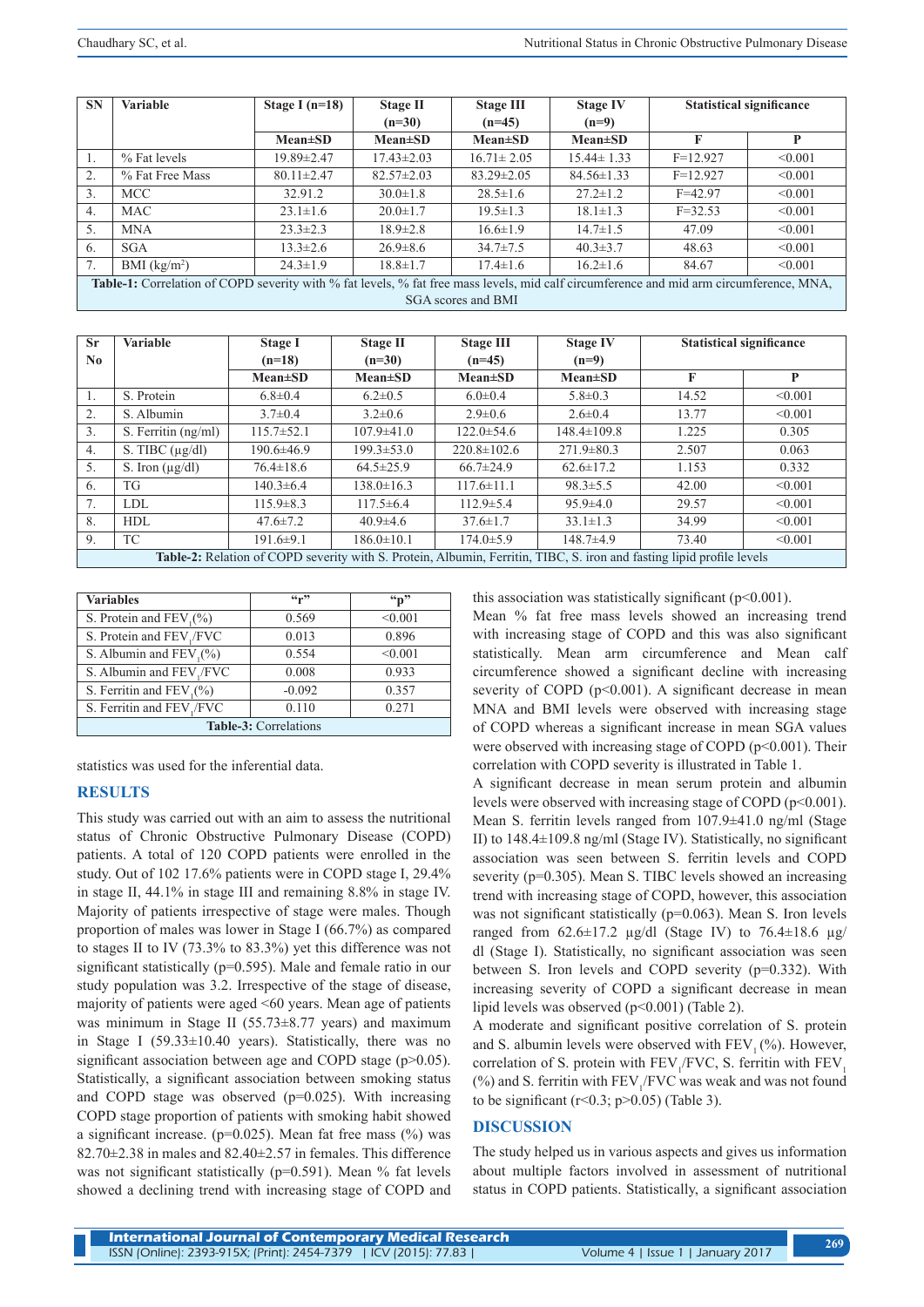between smoking status and COPD stage was observed (p=0.025). With increasing COPD stage, proportion of patients with smoking habit showed a significant increase. Au DH, et al studied that ex-smokers had a significantly reduced risk of COPD exacerbation after adjusting for age, comorbidity, markers of COPD severity and socio-economic status in comparison to current smokers. Smoking cessation is associated with a reduced risk of COPD exacerbations, and reduction is dependent upon the duration of abstinence.<sup>3</sup>

Mean percentage fat levels showed a declining trend whereas mean percentage fat free mass levels showed inclining trends with increasing stage of COPD and both are having statistically significant association with COPD stages (p<0.001). Significant decrease of fat mass in our study which is observed among disease stages may be related to factors like anorexia, early satiety and dyspnoea during eating. Mid arm circumference and mid-calf circumference showed a significant decline with increasing severity of COPD  $(p<0.001)$ . Muscle wasting increased with progression of disease. It may be due to accelerated muscle proteolysis, hormonal dysfunction and increased level of cytokine.

Wijnhoven et al in their study showed that mortality rates were 599 of 826 (73%) in men and 479 of 841 (57%) in women. Based on the stronger association with mortality and given a more easy assessment in older persons, mid-upper arm circumference seems a more feasible and valid anthropometric measure of thinness than body mass index in older men and women.4 With increasing severity of COPD there was a significant decrease in mean MNA and BMI levels and a significant increase in mean SGA values was observed ( $p<0.001$ ). Nutritional status in study population worsen with increasing severity of COPD stage as assessed by BMI (p<.001), SGA (p<.001) and MNA (p<.001).

Gupta B, et al had studied on a total of 106 hospitalised patients with COPD. Out of 106 patients malnourishment was found in 83%. According to SGA score they were classified as well nourished (17%), moderately malnourished (59.5%) and severely malnourished (23.5%). SGA score had positive correlation with pulmonary function parameters and negative with anthropocentric parameters. However there was no correlation with biochemical parameters.<sup>5</sup>

King D et al. observed that underweight is a poor prognostic sign in chronic obstructive pulmonary disease (COPD) is at least in part associated with the severity of airflow obstruction. Nutritional supplementation in undernourished patients with COPD can lead to weight gain and improvements in respiratory muscle function and exercise performance.<sup>6</sup>

In a study perform by Yuceege MB, et al on 60 out patients of COPD without comorbidity they found that malnutrition leads to increased hospital admission. Malnutrition rate (according to BMI) was related with the COPD severity: 10% in mild, 13% moderate, 35% severe and 23.3% in very severe COPD. MNA identified more patients as malnutritoned than SGA (65% versus 41.7%).<sup>7</sup>

Sabino PG, et al had observed that overweight/obese patients had a higher fat-free mass (FFM) index, exercise capacity and maximal inspiratory pressure in comparison to normal weight and underweight patients, respectively.<sup>8</sup>

Leila Y, et al had done cross-sectional study on 63 COPD patients with mean age (SD) of 67.6 (9.4) years. In their

study reduction of body mass index (BMI), Mid-Arm Muscle Circumference (MAMC) and Fat-Free Mass (FFM) were observed alongside an increase in disease severity but it was not significant. Significant reduction of Fat Mass (FM) (P= 0.007), Fat Mass Index (FMI) (P= 0.03) and biochemical indices like albumin ( $P = 0.001$ ) and total protein ( $P = 0.04$ ) were associated with an increase in disease stages. Nutritional status indices like MAMC, FFM and FM, other than BMI should be used for early diagnosis of malnutrition before weight loss occurs.<sup>9</sup>

Marquis and colleagues showed that among 142 patients with COPD,  $FEV<sub>1</sub>$  and mid-thigh cross-sectional area by CT scan were independent and additive predictors of mortality. FFM, estimated anthropometrically, failed to predict mortality, showing that nutritional status assessed from precise measurements of FFM is more sensitive than anthropometry in reflecting the true nutritional deficit in COPD. Other studies have examined the relationship between nutritional status and long-term outcome in COPD using the easily available metrics of weight and BMI.10 Landbo and coworkers studied a cohort of 2,132 patients with COPD in which, they found increased mortality in patients with low BMI compared with subjects of normal weight. The risk of death relative to patients with BMI over 30 kg/m2 was 1.4 for BMI 25 to 29 kg/m2 , 1.8 for BMI 20 to 24 kg/m<sup>2</sup>, and 2.4 for BMI less than 20 kg/m<sup>2</sup>.<sup>11</sup>

In the IPPB trial, Wilson DO and coworkers demonstrated a correlation between decreasing body weight and mortality. However, this relationship did not reach statistical significance in the most severely obstructed patients (FEV<sub>1</sub> <  $35\%$ predicted).<sup>12</sup> Yulmaz D et al. had studied on 65 male moderateto-severe stable COPD patients. Of which 13.8% patients were underweight (BMI  $\leq$  21 kg/m2) and 18.5% had a low fat-free mass index (FFMI  $\leq 16$  kg/m2). Patients with normal FFMI had significantly higher weight, height, WC, MUAC, handgrip strength, fat and fat-free mass than the patients with low FFMI (for all;  $p < 0.05$ ).<sup>13</sup>

In our study significant decrease in mean serum protein and albumin levels was observed with increasing stage of COPD (p<0.001). However, no significant association was found with serum iron, ferritin and TIBC (p>0.05). The lower mean of albumin and total protein may be due to malnutrition or inflammation. In a study by Chen C et al, out of 42,732 newly diagnosed COPD patients, 5,248 patients (12.3%) developed acute respiratory failure during the 6 years follow-up period. Patients with hypoalbuminemia were older, predominantly male, had more comorbidities, and required more steroid treatment and blood transfusions than patients without hypoalbuminemia. In a multivariable Cox regression analysis model, being elderly was the strongest independent risk factor for acute respiratory failure followed by hypoalbuminemia. Therefore, further prospective studies are required to verify whether or not albumin supplementation or nutritional support may help to reduce the risk of acute respiratory failure in patients with COPD.14

Mean S. ferritin levels ranged from 107.9±41.0 ng/ml (Stage II) to 148.4±109.8 ng/ml (Stage IV). Statistically, no significant association was seen between S. ferritin levels and COPD severity (p=0.305). Mean S. TIBC levels showed an increasing trend with increasing stage of COPD, however, this association was not significant statistically (p=0.063). Mean S. Iron levels ranged from  $62.6\pm17.2$  µg/dl (Stage IV) to  $76.4\pm18.6$  µg/